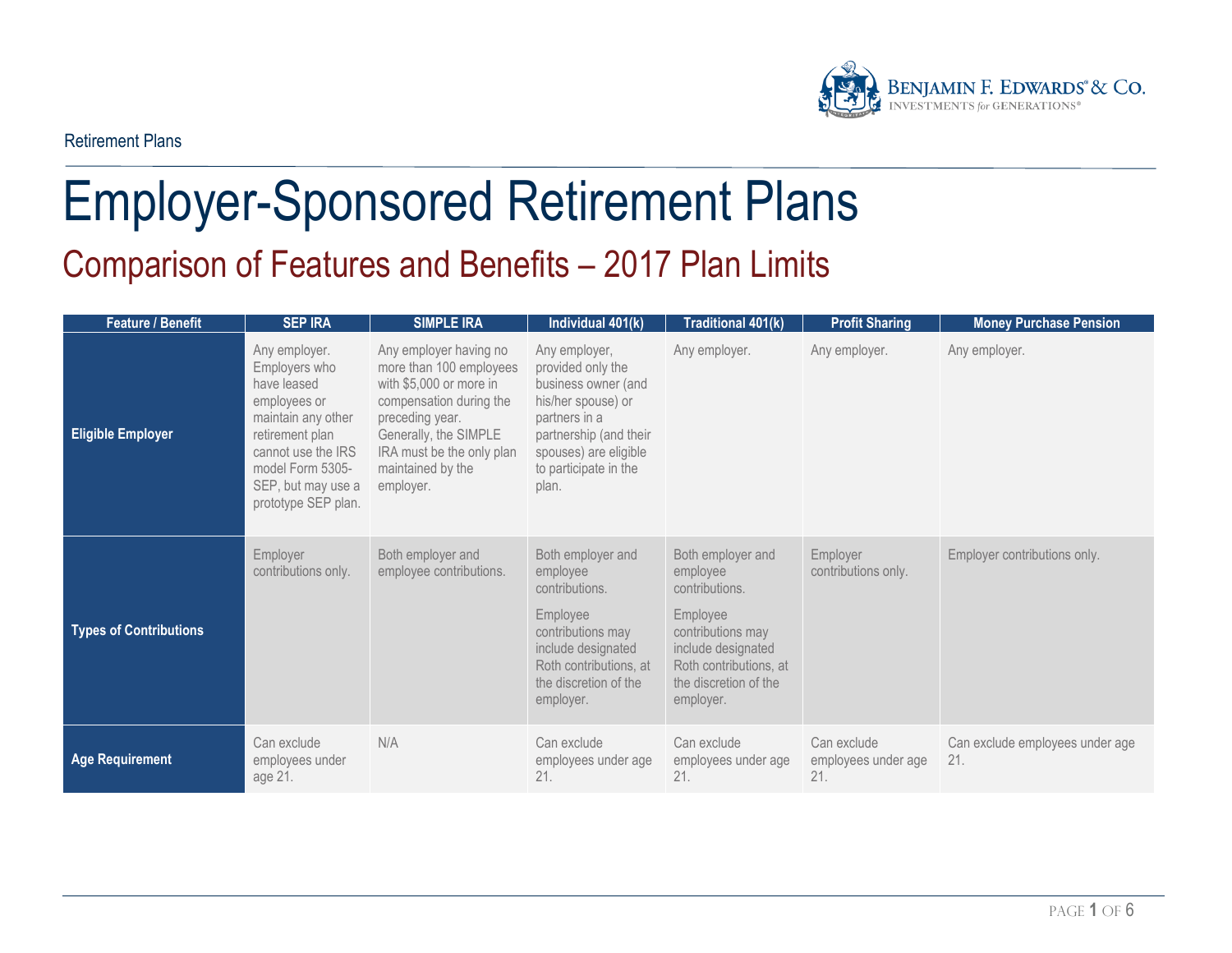

| <b>Feature / Benefit</b>                                   | <b>SEP IRA</b>                                                                                                                                                                                      | <b>SIMPLE IRA</b>                                                                                                                                                                                                                                                                                                                                                                           | Individual 401(k)                                                                                                                                                                           | Traditional 401(k)                                                                                                                                                                                                                                                  | <b>Profit Sharing</b>                                                                                                                                                                        | <b>Money Purchase Pension</b>                                                                                                                                                       |
|------------------------------------------------------------|-----------------------------------------------------------------------------------------------------------------------------------------------------------------------------------------------------|---------------------------------------------------------------------------------------------------------------------------------------------------------------------------------------------------------------------------------------------------------------------------------------------------------------------------------------------------------------------------------------------|---------------------------------------------------------------------------------------------------------------------------------------------------------------------------------------------|---------------------------------------------------------------------------------------------------------------------------------------------------------------------------------------------------------------------------------------------------------------------|----------------------------------------------------------------------------------------------------------------------------------------------------------------------------------------------|-------------------------------------------------------------------------------------------------------------------------------------------------------------------------------------|
| Service &<br><b>Compensation</b><br>Requirement            | Must include full-<br>time, part-time and<br>seasonal employees<br>who worked in any 3<br>of the 5 preceding<br>years. (May<br>exclude employees<br>earning less than<br>\$600 during the<br>year.) | Must include full-time, part-<br>time and seasonal employees<br>who received at least \$5,000<br>in compensation during any 2<br>preceding calendar years<br>(whether or not consecutive)<br>and are reasonably expected<br>to receive at least \$5,000 in<br>compensation during this<br>calendar year.                                                                                    | Must include<br>employees who have<br>performed at least one<br>(1) year of service. A<br>year of service can be<br>defined as up to 1,000<br>hours of service during<br>a 12-month period. | Must include employees<br>who have performed at<br>least one (1) year of<br>service. A year of service<br>can be defined as up to<br>1,000 hours of service<br>during a 12-month period.<br>May require 2 years of<br>service to receive<br>employer contributions. | Must include<br>employees who have<br>performed at least two<br>(2) years of service. A<br>year of service can be<br>defined as up to 1,000<br>hours of service during<br>a 12-month period. | Must include employees who have<br>performed at least two (2) years of<br>service. A year of service can be<br>defined as up to 1,000 hours of<br>service during a 12-month period. |
| <b>Mandatory</b><br><b>Employer</b><br><b>Contribution</b> | No                                                                                                                                                                                                  | Yes, dollar for dollar match of<br>employee contributions up to<br>3% of compensation<br>(including the catch-up<br>contribution); or 2% non-<br>elective contribution to all<br>eligible employees.<br>Compensation cap of<br>\$265,000 applies only to non-<br>elective contributions.<br>Matching contribution may be<br>reduced to as low as 1% in<br>no more than 2 of any 5<br>years. | No                                                                                                                                                                                          | No                                                                                                                                                                                                                                                                  | No                                                                                                                                                                                           | Yes, up to 25% of employees eligible<br>compensation.<br>Compensation cap of \$265,000<br>applies.                                                                                  |
| <b>Maximum</b><br><b>Employee</b><br><b>Contribution</b>   | N/A                                                                                                                                                                                                 | \$12,500; plus an additional<br>\$3,000 catch-up contribution<br>if age 50 or older, for a total<br>of \$15,500                                                                                                                                                                                                                                                                             | \$18,000; plus an<br>additional \$6,000<br>catch-up contribution if<br>age 50 or older, for a<br>total of \$24,000                                                                          | \$18,000; plus an<br>additional \$6,000 catch-<br>up contribution if age 50<br>or older, for a total of<br>\$24,000                                                                                                                                                 | N/A                                                                                                                                                                                          | N/A                                                                                                                                                                                 |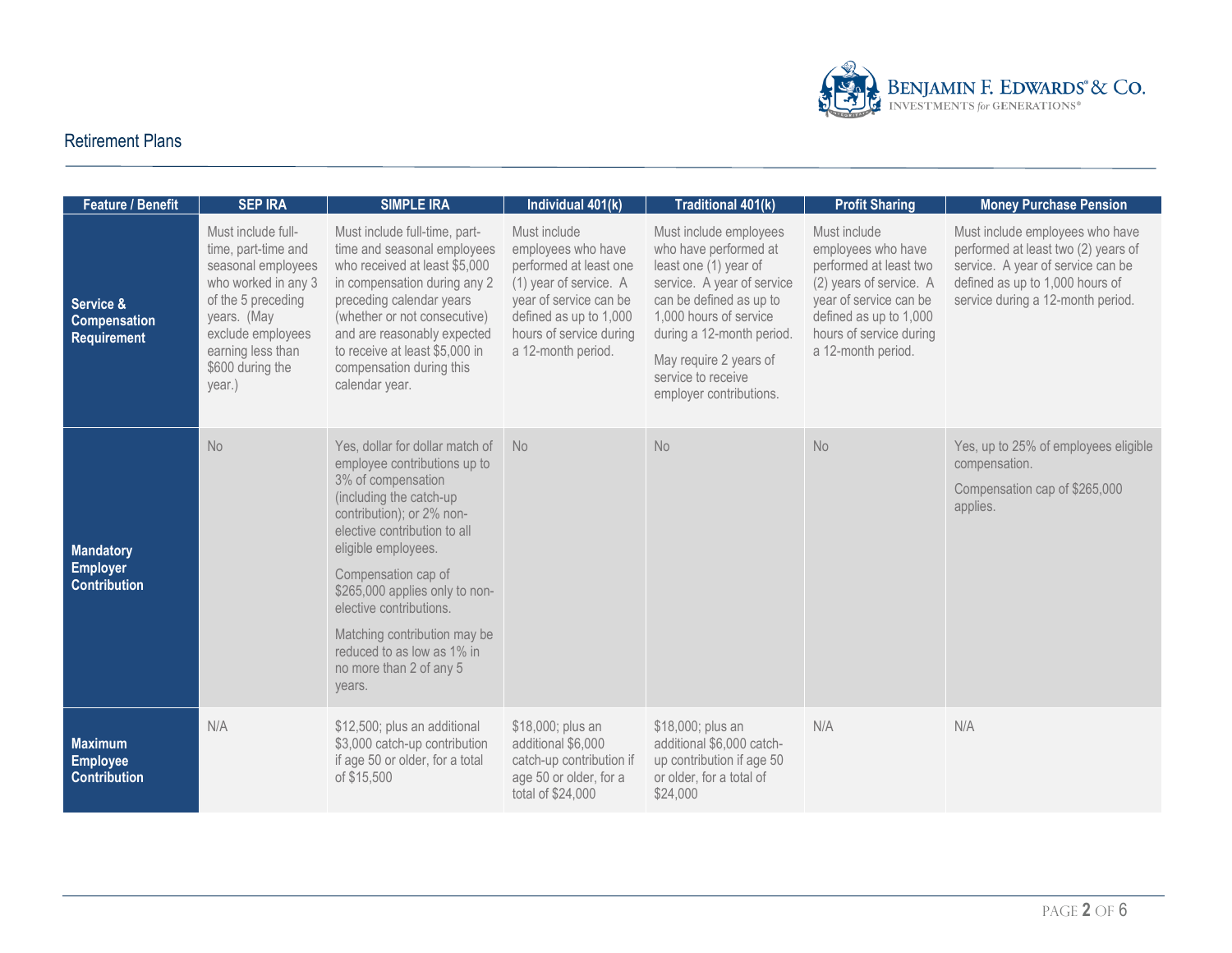

| <b>Feature / Benefit</b>                                                       | <b>SEP IRA</b>                                                                                                        | <b>SIMPLE IRA</b>                                                                                                                                                                                                               | Individual 401(k)                                                                                                                                                                                               | Traditional 401(k)                                                                                                                                                                                                                                             | <b>Profit Sharing</b>                                                                                                                                                           | <b>Money Purchase Pension</b>                                                                                                                                          |
|--------------------------------------------------------------------------------|-----------------------------------------------------------------------------------------------------------------------|---------------------------------------------------------------------------------------------------------------------------------------------------------------------------------------------------------------------------------|-----------------------------------------------------------------------------------------------------------------------------------------------------------------------------------------------------------------|----------------------------------------------------------------------------------------------------------------------------------------------------------------------------------------------------------------------------------------------------------------|---------------------------------------------------------------------------------------------------------------------------------------------------------------------------------|------------------------------------------------------------------------------------------------------------------------------------------------------------------------|
| <b>Maximum</b><br><b>Contribution</b><br><b>Allowed for</b><br><b>Employee</b> | Lesser of: 25% of<br>employee's eligible<br>compensation OR<br>\$54,000.<br>Compensation cap<br>of \$270,000 applies. | \$12,500 employee deferral<br>plus employer match or non-<br>elective contribution; plus<br>\$3,000 catch-up<br>contribution, if applicable.<br>Compensation cap of<br>\$270,000 applies only to<br>non-elective contributions. | Lesser of: Salary<br>deferrals plus 100%<br>match of deferrals plus<br>non-elective<br>contributions OR<br>$$54,000 + catch-up$<br>contribution, if<br>applicable.<br>Compensation cap of<br>\$270,000 applies. | Lesser of: Salary<br>deferrals plus 100%<br>match of deferrals plus<br>non-elective<br>contributions OR<br>$$54,000 + catch-up$<br>contribution, if<br>applicable.<br>Compensation cap of<br>\$270,000 applies.                                                | Lesser of: 25% of<br>eligible compensation<br>OR \$54,000.<br>Compensation cap of<br>\$270,000 applies.                                                                         | Lesser of: 25% of eligible<br>compensation OR \$54,000.<br>Compensation cap of \$270,000 applies.                                                                      |
| <b>Vesting of</b><br><b>Contributions</b>                                      | 100% immediate<br>vesting.                                                                                            | 100% immediate vesting.                                                                                                                                                                                                         | 100% immediate<br>vesting.                                                                                                                                                                                      | <b>Employee Contributions:</b><br>100% immediate<br>vesting.<br><b>Employer Contributions:</b><br>If eligibility is 1 year or<br>less, vesting can be cliff<br>or graded. If eligibility is<br>more than 1 year, 100%<br>vesting is required after<br>2 years. | If eligibility is 1 year or<br>less, vesting schedule<br>can be either cliff or<br>graded. If eligibility is<br>more than 1 year,<br>100% vesting is<br>required after 2 years. | If eligibility is 1 year or less, vesting<br>schedule can be either cliff or graded. If<br>eligibility is more than 1 year, 100%<br>vesting is required after 2 years. |
| <b>Deadline To</b><br><b>Establish Plan</b>                                    | Employer's tax filing<br>deadline, including<br>extensions.                                                           | October 1.<br>If business is created after<br>October 1, special rules<br>apply.                                                                                                                                                | Last day of employer's<br>taxable year (calendar<br>year or fiscal year).                                                                                                                                       | Last day of employer's<br>taxable year (calendar<br>year or fiscal year).                                                                                                                                                                                      | Last day of employer's<br>taxable year (calendar<br>year or fiscal year).                                                                                                       | Last day of employer's taxable year<br>(calendar year or fiscal year).                                                                                                 |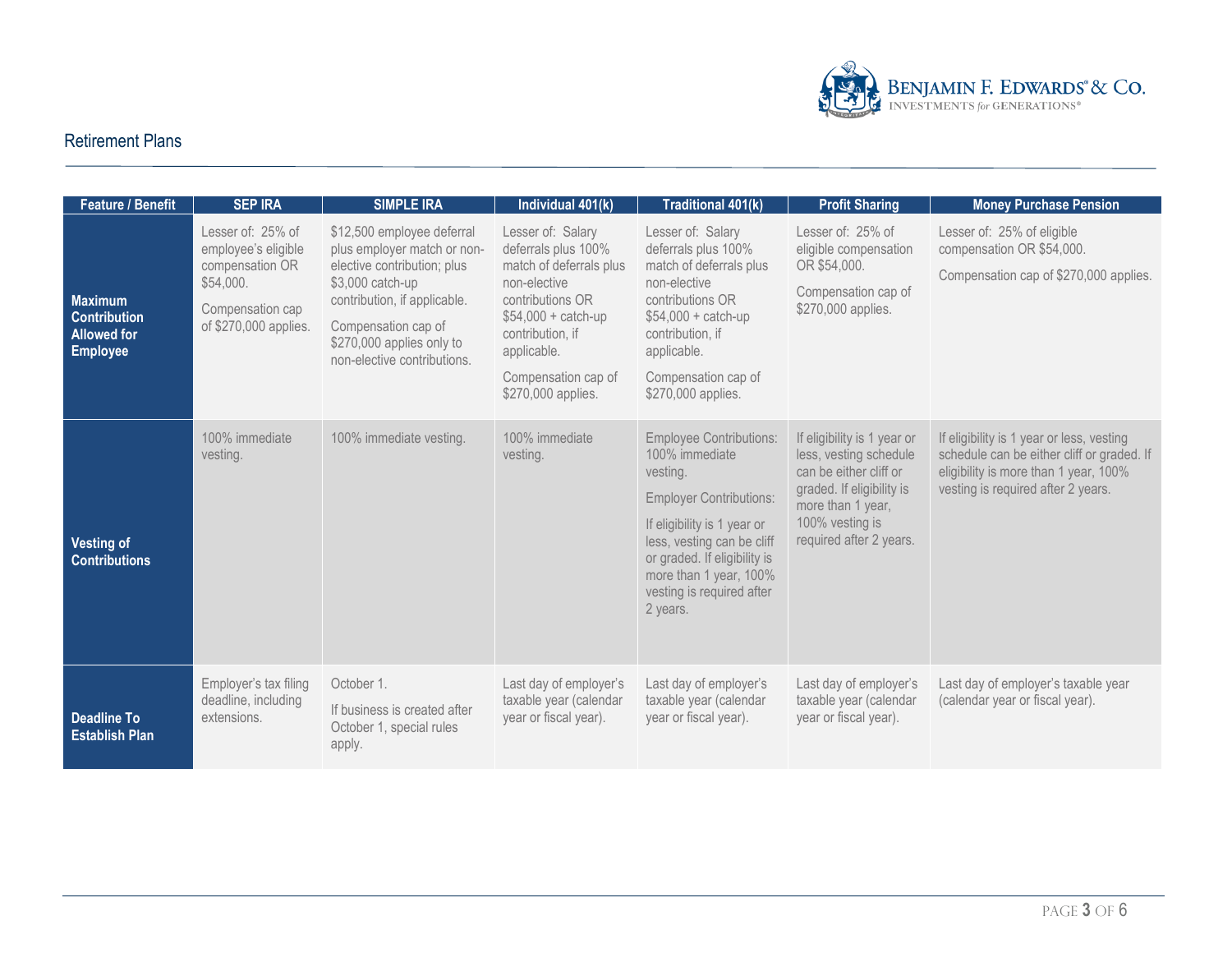

| <b>Feature / Benefit</b>                                                                  | <b>SEP IRA</b>                                              | <b>SIMPLE IRA</b>                                                                                                                                                                                                                                                                                                           | Individual 401(k)                                                                                                                                                                                                                                                                                                            | <b>Traditional 401(k)</b>                                                                                                                                                                                                                                                                                                      | <b>Profit Sharing</b>                                                                                                                                                                                                                                                       | <b>Money Purchase Pension</b>                                                                                                                                                                                                                                 |
|-------------------------------------------------------------------------------------------|-------------------------------------------------------------|-----------------------------------------------------------------------------------------------------------------------------------------------------------------------------------------------------------------------------------------------------------------------------------------------------------------------------|------------------------------------------------------------------------------------------------------------------------------------------------------------------------------------------------------------------------------------------------------------------------------------------------------------------------------|--------------------------------------------------------------------------------------------------------------------------------------------------------------------------------------------------------------------------------------------------------------------------------------------------------------------------------|-----------------------------------------------------------------------------------------------------------------------------------------------------------------------------------------------------------------------------------------------------------------------------|---------------------------------------------------------------------------------------------------------------------------------------------------------------------------------------------------------------------------------------------------------------|
| <b>Deadline for Making</b><br>/ Depositing<br><b>Contributions</b>                        | Employer's tax filing<br>deadline, including<br>extensions. | <b>Employee Contributions:</b><br>As soon as contributions can<br>be reasonably segregated<br>from employer's general<br>assets, but no later than the<br>30th day of the month<br>following the month of the<br>deferral.<br><b>Employer Contributions:</b><br>Employer's tax filing<br>deadline, including<br>extensions. | Employee<br>Contributions:<br>As soon as<br>contributions can be<br>reasonably<br>segregated from<br>employer's general<br>assets, but no later<br>than the 15th day of<br>the month following<br>the month of the<br>deferral.<br>Employer<br>Contributions:<br>Employer's tax filing<br>deadline, including<br>extensions. | <b>Employee Contributions:</b><br>As soon as contributions<br>can be reasonably<br>segregated from<br>employer's general<br>assets, but no later than<br>the 15th day of the<br>month following the<br>month of the deferral.<br><b>Employer Contributions:</b><br>Employer's tax filing<br>deadline, including<br>extensions. | Employer's tax filing<br>deadline, including<br>extensions.                                                                                                                                                                                                                 | Employer's tax filing deadline,<br>including extensions.                                                                                                                                                                                                      |
| <b>Administrative and</b><br><b>Regulatory</b><br><b>Reporting</b><br><b>Requirements</b> | Employee notice.                                            | Annual notification to<br>employees that must be<br>delivered by November 1 of<br>each year which includes a<br>summary of how the plan<br>works and employer's<br>contribution method for the<br>next calendar year.                                                                                                       | IRS Form 5500 is<br>required when plan<br>balances exceed<br>\$250,000.                                                                                                                                                                                                                                                      | IRS Form 5500 filing,<br>non-discrimination<br>testing, wide variety of<br>employee notices,<br>summary plan<br>descriptions and<br>summary annual reports.<br>ADP and ACP testing is<br>waived if plan is a safe-<br>harbor $401(k)$ .                                                                                        | IRS Form 5500 filing,<br>non-discrimination<br>testing, wide variety of<br>employee notices,<br>summary plan<br>descriptions and<br>summary annual<br>reports.<br>Owner-only plans are<br>not required to file IRS<br>Form 5500 until plan<br>balances exceed<br>\$250,000. | IRS Form 5500 filing, non-<br>discrimination testing, wide variety of<br>employee notices, summary plan<br>descriptions and summary annual<br>reports.<br>Owner-only plans are not required to<br>file IRS Form 5500 until plan balances<br>exceed \$250,000. |
| <b>Complexity</b>                                                                         | Low                                                         | Low                                                                                                                                                                                                                                                                                                                         | Low                                                                                                                                                                                                                                                                                                                          | High                                                                                                                                                                                                                                                                                                                           | Medium                                                                                                                                                                                                                                                                      | Medium                                                                                                                                                                                                                                                        |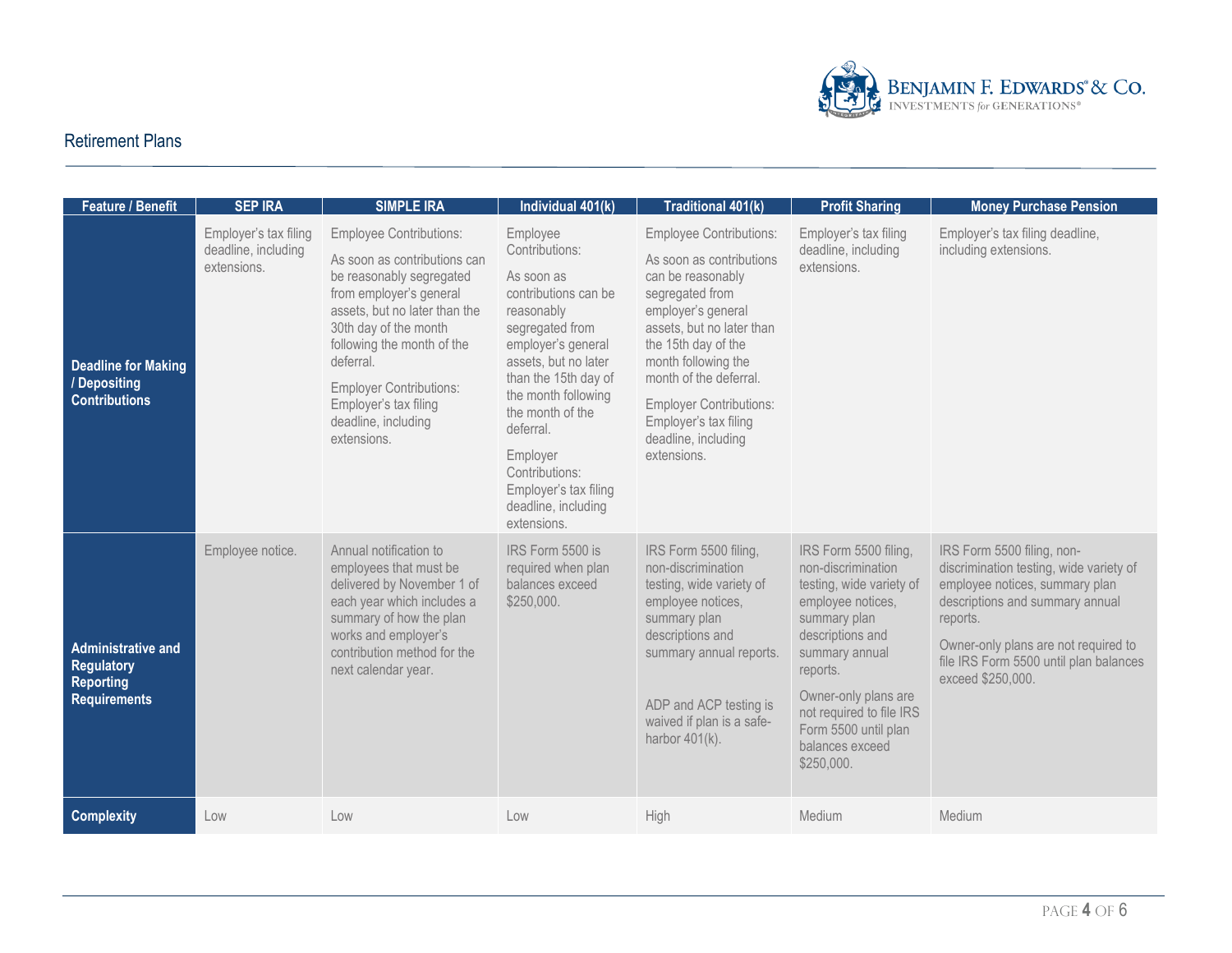

| Feature / Benefit                                            | <b>SEP IRA</b>                                                                                                                                                                                                                   | <b>SIMPLE IRA</b>                                                                                                                                                                                                                                                                                                                                                                                                                                                                  | Individual 401(k)                                                                                                                                                                                                                                                                                                                                                                                                                                                                                                             | Traditional 401(k)                                                                                                                                                                                                                                                                                                                                                                                                                                                                                                                               | <b>Profit Sharing</b>                                                                                                                                                                                                                                                                                                                                                                                                                                                                                                                            | <b>Money Purchase Pension</b>                                                                                                                                                                                                                                                                                                                                                                                                                                                                         |
|--------------------------------------------------------------|----------------------------------------------------------------------------------------------------------------------------------------------------------------------------------------------------------------------------------|------------------------------------------------------------------------------------------------------------------------------------------------------------------------------------------------------------------------------------------------------------------------------------------------------------------------------------------------------------------------------------------------------------------------------------------------------------------------------------|-------------------------------------------------------------------------------------------------------------------------------------------------------------------------------------------------------------------------------------------------------------------------------------------------------------------------------------------------------------------------------------------------------------------------------------------------------------------------------------------------------------------------------|--------------------------------------------------------------------------------------------------------------------------------------------------------------------------------------------------------------------------------------------------------------------------------------------------------------------------------------------------------------------------------------------------------------------------------------------------------------------------------------------------------------------------------------------------|--------------------------------------------------------------------------------------------------------------------------------------------------------------------------------------------------------------------------------------------------------------------------------------------------------------------------------------------------------------------------------------------------------------------------------------------------------------------------------------------------------------------------------------------------|-------------------------------------------------------------------------------------------------------------------------------------------------------------------------------------------------------------------------------------------------------------------------------------------------------------------------------------------------------------------------------------------------------------------------------------------------------------------------------------------------------|
| <b>Timing of</b><br><b>Participant</b><br><b>Withdrawals</b> | At any time.<br>IRS 10% early<br>withdrawal penalty<br>applies for<br>withdrawals made<br>before age 59 $\frac{1}{2}$<br>unless certain<br>exceptions apply.<br>Required Minimum<br>Distributions (RMDs)<br>begin at age 70 1/2. | At any time.<br>IRS 10% early withdrawal<br>penalty applies for<br>withdrawals made before<br>age 59 1/2 unless certain<br>exceptions apply. The<br>penalty is increased to 25%<br>if the withdrawal is made<br>during the first two years of<br>participation in the plan.<br>Withdrawals within the first<br>two years are also not<br>eligible for transfer or<br>rollover to a traditional IRA.<br>Required Minimum<br>Distributions (RMDs) begin<br>at age 70 $\frac{1}{2}$ . | After a triggering event,<br>such as retirement,<br>separation from service,<br>disability or death.<br>Loans and hardship<br>withdrawals may be<br>permitted at the<br>discretion of the<br>employer.<br>IRS 10% early<br>withdrawal penalty<br>generally applies before<br>age 59 1/2 unless certain<br>exceptions apply. No<br>10% penalty when age<br>55 or older at<br>separation from service.<br>Required Minimum<br>Distributions (RMDs)<br>begin at age 70 1/2 if you<br>are no longer working<br>or are a 5% owner. | After a triggering event,<br>such as retirement,<br>separation from<br>service, disability or<br>death.<br>Loans and hardship<br>withdrawals may be<br>permitted at the<br>discretion of the<br>employer.<br>IRS 10% early<br>withdrawal penalty<br>generally applies before<br>age 59 1/2 unless certain<br>exceptions apply. No<br>10% penalty when age<br>55 or older at<br>separation from<br>service.<br>Required Minimum<br>Distributions (RMDs)<br>begin at age 70 $\frac{1}{2}$ if<br>you are no longer<br>working or are a 5%<br>owner. | After a triggering event,<br>such as retirement,<br>separation from<br>service, disability or<br>death.<br>Loans and hardship<br>withdrawals may be<br>permitted at the<br>discretion of the<br>employer.<br>IRS 10% early<br>withdrawal penalty<br>generally applies before<br>age 59 1/2 unless certain<br>exceptions apply. No<br>10% penalty when age<br>55 or older at<br>separation from<br>service.<br>Required Minimum<br>Distributions (RMDs)<br>begin at age 70 $\frac{1}{2}$ if<br>you are no longer<br>working or are a 5%<br>owner. | After a triggering event, such as<br>retirement, separation from service,<br>disability or death.<br>Loans and hardship withdrawals may<br>be permitted at the discretion of the<br>employer.<br>IRS 10% early withdrawal penalty<br>generally applies before age 59 1/2<br>unless certain exceptions apply. No<br>10% penalty when age 55 or older at<br>separation from service.<br>Required Minimum Distributions<br>(RMDs) begin at age 70 1/2 if you are<br>no longer working or are a 5% owner. |